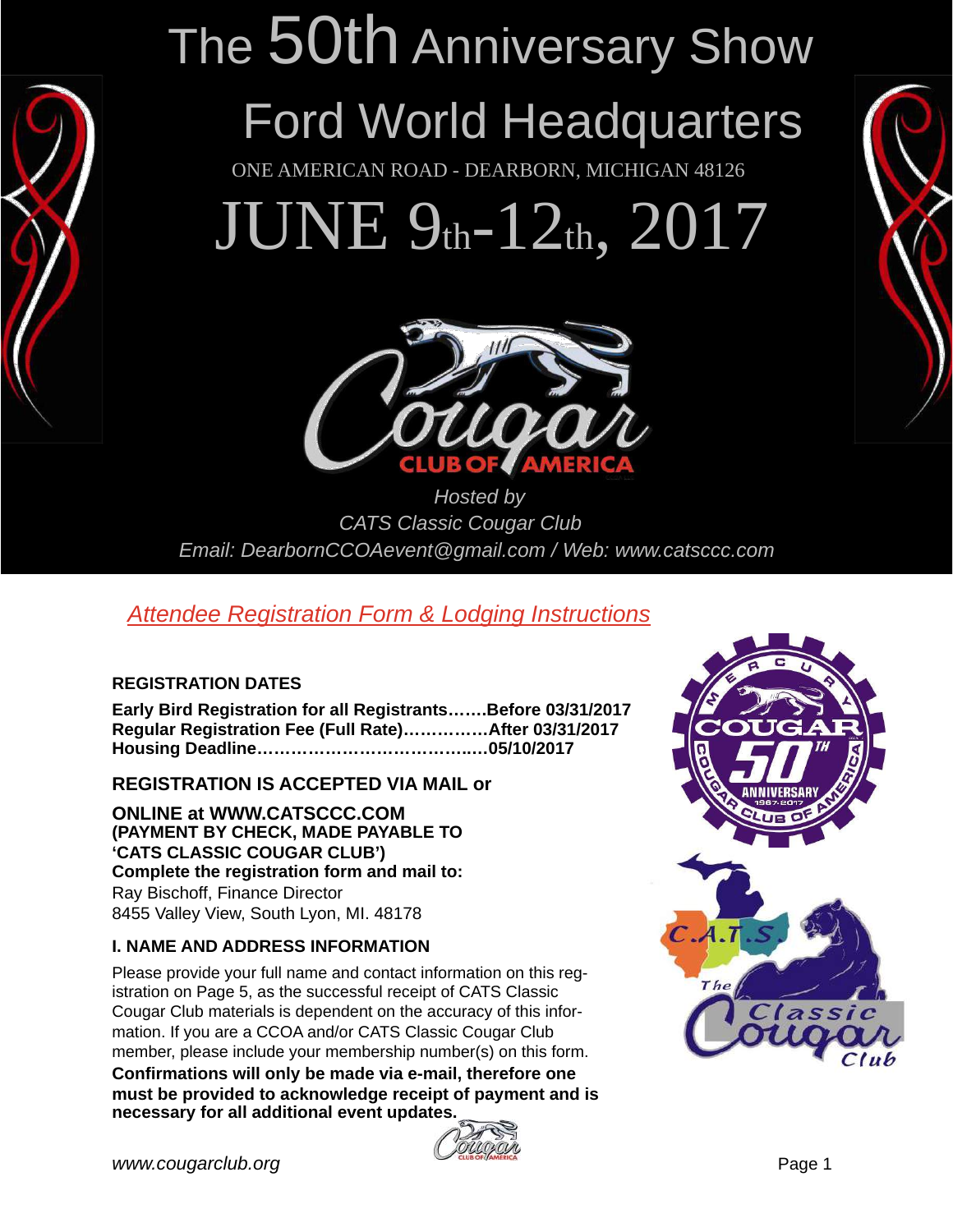#### **II. HOTEL RESERVATIONS** at the

#### **[DoubleTree by Hilton Hotel](https://secure3.hilton.com/en_US/dt/reservation/book.htm?execution=e1s1&_eventId=hotelHome&internalDeepLinking=true)  Detroit [- Dearborn](https://secure3.hilton.com/en_US/dt/reservation/book.htm?execution=e1s1&_eventId=hotelHome&internalDeepLinking=true)**

5801 Southfield Expressway, Detroit, Michigan, 48228, USA

Hotel reservations are available online at \$110.00 USD/night. The Hotel will not accept direct reservations for rooms. To reserve a room, please **follow these 3 steps**:



- 1. Go online to **[www.catsccc.com](http://www.catsccc.com)**
- 2. Click on '**Hotel Registration**' under the 50th Anniversary tab at the top of the page.
- 3. Click the '**Reserve a Room**' button to be taken to the Doubletree by Hilton room block page. A new window browser will open to allow you to reserve your room securely and instantly.

**Please note the 'Terms & Conditions' as written by the DoubleTree hotel by Hilton.** 

**You are responsible for understanding all cancellation terms and policies provided by the hotel.** 

#### **Terms and Conditions**

- Reservations must be made online by May 10, 2017.
- Rates published are for single occupancy. An extra person charge per person may apply for 2 or more guests sharing the same guest room.
- There is a 6.00 % per room per night tax and a 9.00 % per room per night secondary tax.
- Payment for room and tax and all incidental charges is due in full upon check out. Payment can be made by cash, by certified check, or credit card. Hotel accepts American Express, Diners Club, Discover Card, Duet Card, Eurocard, JCB International, Maestro/Switch, Master Card or Visa.
- If you wish to cancel, please do so 72 hours before arrival to avoid cancellation penalties.
- A limited number of rooms for guests with special needs, in accordance with ADA, are available. Please contact the hotel reservations department to confirm your arrangements.
- At check in, the front desk will verify your check-out date. Rates quoted are based on check-in date and length of stay. Should you choose to depart early a departure fee will be charged.
- We reserve the right to cancel or modify reservations where it appears that a customer has engaged in fraudulent or inappropriate activity or under other circumstances where it appears that the reservations contain or resulted from a mistake or error.

As hotel rooms are assigned on a first-come, first served basis, it is to your advantage to register promptly. However, please note that if your requested hotels are no longer available, we will make every effort to help you identify other suitable housing.

A special block of rooms has been obtained for the 50th Anniversary Show. CATS Classic Cougar Club will provide support only for reservations booked through our official lodging provider and within the official room block. DOUBLETREE BY HILTON is the only authorized lodging provider for the 50th anniversary show, hosted by the CATS Classic Cougar Club.

CATS Classic Cougar Club is not responsible for hotel reservations booked outside of the official lodging block. Attendees that choose to book with a different agency or direct with a hotel, will be subject to the terms and conditions outlined for that reservation and outside of the CATS Classic Cougar Club's control

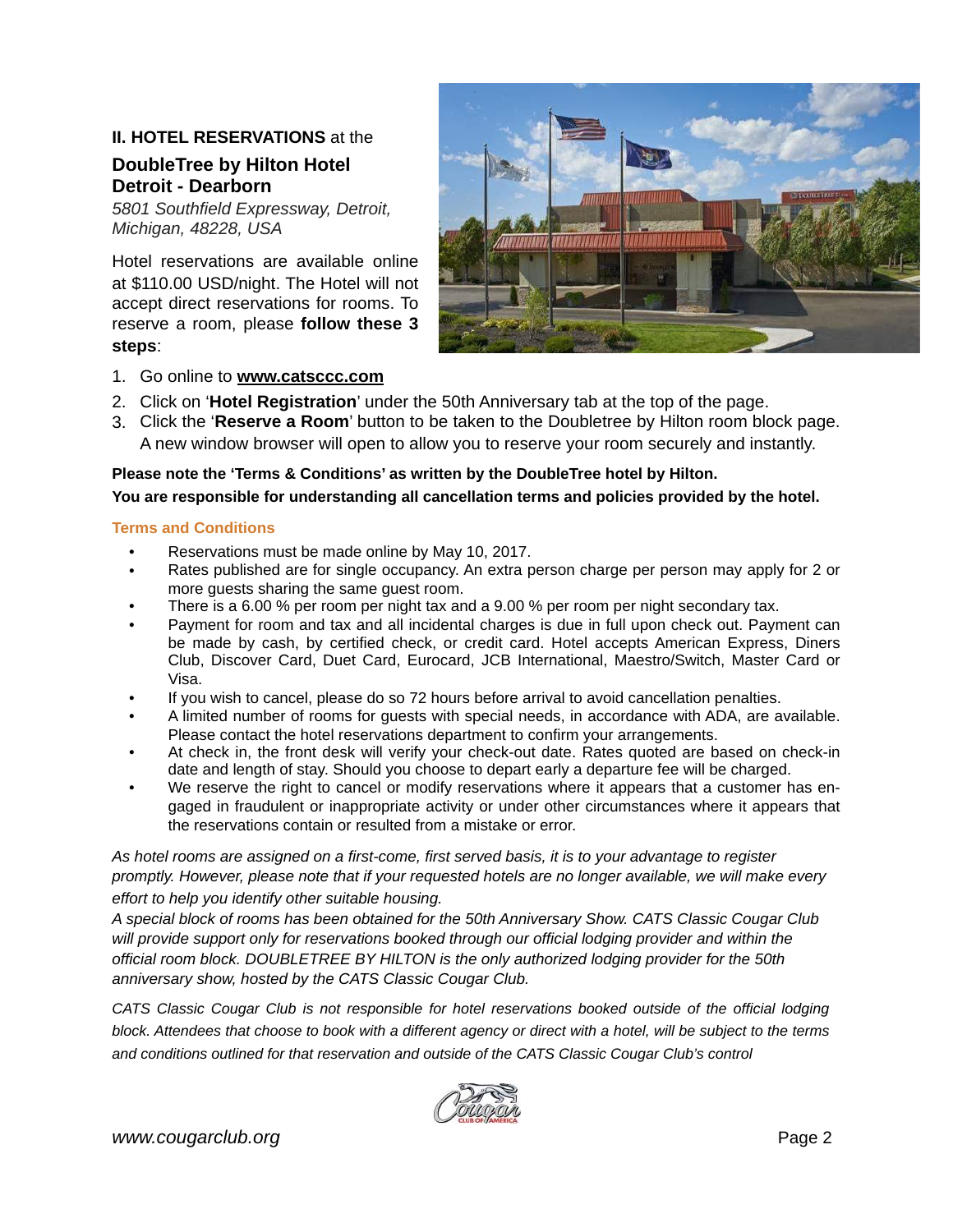#### **III. REGISTRATION FEES**

Note your registration fee and any optional fees. CCOA and CATS Members receive discounted fees

| <b>Early Bird Registration:</b>    | \$45 per car for non-members / \$35 per car for CCOA and/or CATS Members |
|------------------------------------|--------------------------------------------------------------------------|
| <b>Full Rate After 03/31/2017:</b> | \$55 per car for non-members / \$45 per car for CCOA and/or CATS Members |

**Registered attendees, members and non-members, may bring more than one car for \$25 per additional car.** 

#### **IV. TOTAL AND PAYMENT TYPE**

Payment must accompany your registration form. When submitting your registration form via mail, you may pay by check or money order in USD drawn on a U.S. bank, made payable to CATS Classic Cougar Club. We do not accept credit card payments, purchase orders or wire transfers via mail. Online Payments can be made at www.catsccc.com. Your registration will NOT be processed without payment.

#### **V. CANCELLATION POLICIES**

Registration cancellations must be in writing and received by email or mail.

#### **a. Registration Refunds**

Before 03/01/2017: You will receive a full refund minus a \$10 processing fee. After 05/10/2017: 50% of your registration fee will be held

#### **VI. TENTATIVE ITINERARY (TIMES AND EVENTS ARE SUBJECT TO CHANGE)**

| <b>Thursday JUNE 8th</b>                                 |                                   |
|----------------------------------------------------------|-----------------------------------|
| Early Check in at Headquarter Hotel DoubleTree Hilton    | $3:00 \text{pm} - 8:00 \text{pm}$ |
| <b>Friday JUNE 9TH</b>                                   |                                   |
| Mike Berardi Mustang Collection Tour                     | 9:30am-11:30am                    |
| Rouge F-150 Assembly Plant starts at Greenfield Village. | 12:00pm-3:30pm                    |
| (0.40, 0.0)                                              |                                   |

(\$18.00/per person on site / \$16.25 advance purchase online) Parking fee: \$6.00 To avoid the \$6.00 parking fee at the Henry Ford museum. Guests can take the Dearborn Hilton hotel shuttle bus to and from.The shuttle is based upon availability and runs from 7AM-10:30 pm. The shuttle is also complimentary

| Henry Ford Fair Lane Estate Tour - Dearborn, MI.<br>$($12.00/per$ person)                             | 4:00pm-6:00pm      |
|-------------------------------------------------------------------------------------------------------|--------------------|
| Welcoming & Event Check-in at Doubletree Hilton Hotel.                                                | 2:00pm-7:00pm      |
| Meet & Greet Social in Headquarter Hotel Lounge                                                       | 8:00pm             |
| <b>Saturday JUNE 10TH</b>                                                                             |                    |
| Car cruise from host hotel through Heinz Park.                                                        | 10:00 am           |
| Roush Museum in Livonia, MI. for self-tour. Lunch truck will be on site.                              | $12:00 \text{ pm}$ |
| Cruise back to hotel.                                                                                 | $3:00$ pm          |
| Event check-in at DoubleTree Hotel                                                                    | 4:00pm-5:00pm      |
| Dinner at Greenfield Village with special presentation*.                                              | $6:30$ pm          |
| <b>Sunday JUNE 11TH</b>                                                                               |                    |
| 50 <sup>th</sup> Anniversary Show at Ford World Headquarters - North parking lot.                     | 9:00am             |
| Early entry will not be permitted. Participant voting until 12:30pm with door prizes during the show. |                    |
| <b>Awards Ceremony</b>                                                                                | $3:00$ pm          |
| <b>Monday JUNE 12TH</b>                                                                               |                    |
| Road course racing at Waterford hills - Doors Open at 8:00am                                          |                    |
| Cougar registered cars may do parade laps on the track and spectate for free. 10:00am-5:00pm          |                    |

Visit the following link to learn more about Road Course Racing: **<https://shelbyclub.wordpress.com/2016-events/>**

\*(Please see next page 4 for Pricing and Dining options)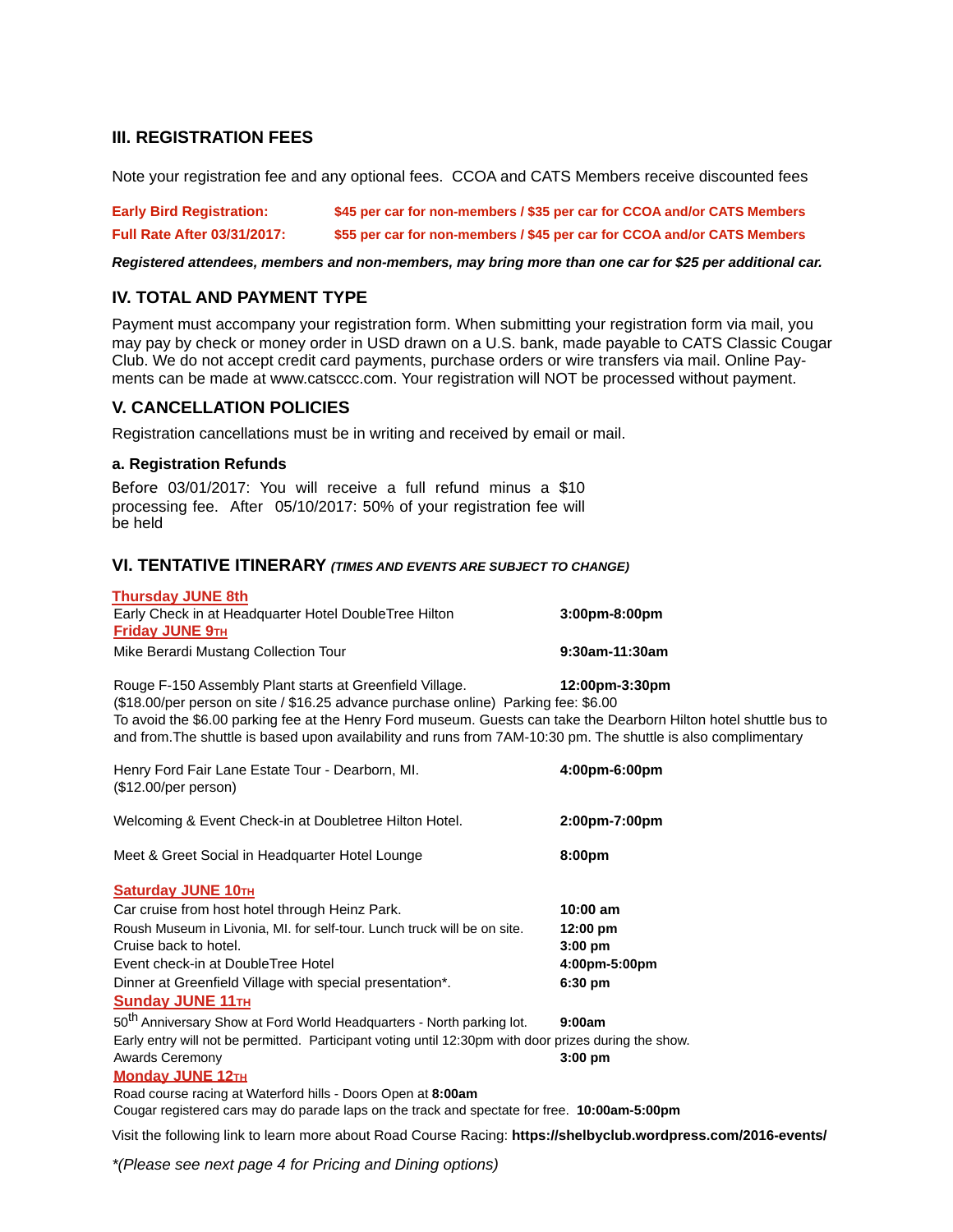#### **Dinner at Greenfield Village Pavilion with Special Presentation Saturday June 10th, 2017 Starting at 6:30 pm**

As an added enhancement to this very special weekend, you are invited to join us for dinner at Greenfield Village Pavilion! This will be an early 1900's style theme dinner amongst family, friends and Cougar enthusiasts alike.

#### **Menu includes**

Barbecued chicken breast, pulled pork, hot dogs, hamburgers (veggie burgers available on request), condiments, baked beans, coleslaw, pasta salad, potato chips, cookies and ice-cold lemonade, cash bar.

Dessert station (Faygo Floats, Wavy Cake carving and Sanders Hot Fudge Cream Puffs).

The 1913 Herschell Spillman Carousel will be running for an hour for rides before dinner is served, so please arrive promptly at 6:30 pm.

Sorry, but no pets are allowed.

#### **Pricing**

**Adults \$65.00/per person Kids 12 & under \$50.00/per person**









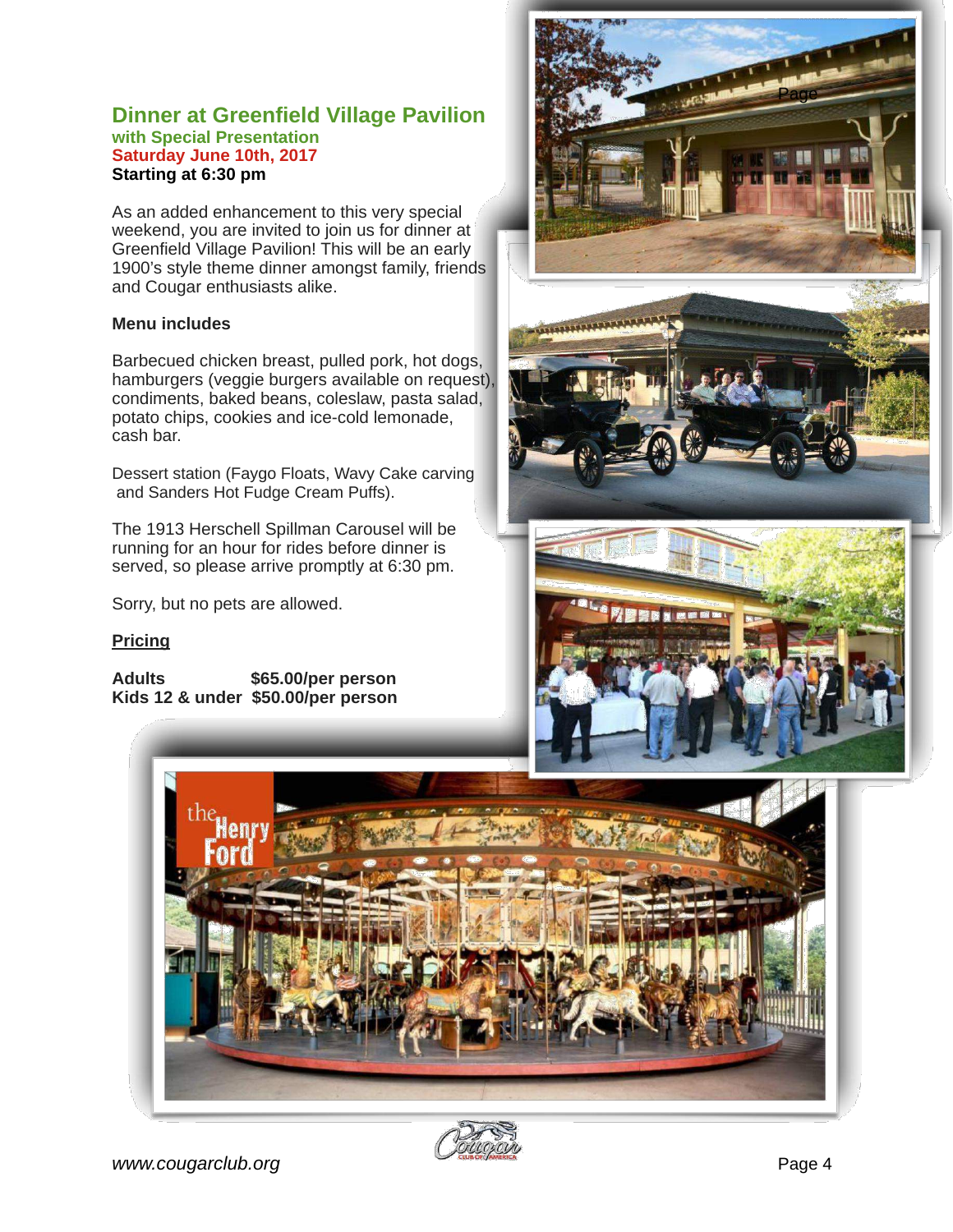## The 50th Anniversary Show

## Ford World Headquarters

ONE AMERICAN ROAD - DEARBORN, MICHIGAN 48126 JUNE 9TH - 12TH, 2017

### Registration Form

**REGISTRATION IS ACCEPTED VIA MAIL OR ONLINE AT WWW.CATSCCC.COM PAYMENTS MADE BY CHECK MUST BE MADE PAYABLE TO: 'CATS CLASSIC COUGAR CLUB' Complete and Remove this registration form and mail to: Ray Bischoff, Finance Director 8455 Valley View, South Lyon, MI. 48178 Questions? Email: DearbornCCOAevent@gmail.com** 



#### **<< PLEASE COMPLETE BOTH SIDES OF THIS REGISTRATION FORM >>**

#### **Name and Contact Information**

| <b>First</b>          | Last                                                                | MI                   |                |
|-----------------------|---------------------------------------------------------------------|----------------------|----------------|
| <b>Address</b>        |                                                                     |                      |                |
| <b>Address Line 1</b> |                                                                     |                      |                |
| <b>Address Line 2</b> |                                                                     |                      |                |
| <b>City</b>           | <b>State</b>                                                        | <b>Postal Code</b>   | <b>Country</b> |
|                       | <u> 1980 - Jan Barnett, martin de ferrer eta politikaria (h. 19</u> |                      |                |
|                       |                                                                     | <b>Email Address</b> |                |

**Are you a CCOA Member? If so, please provide membership #**